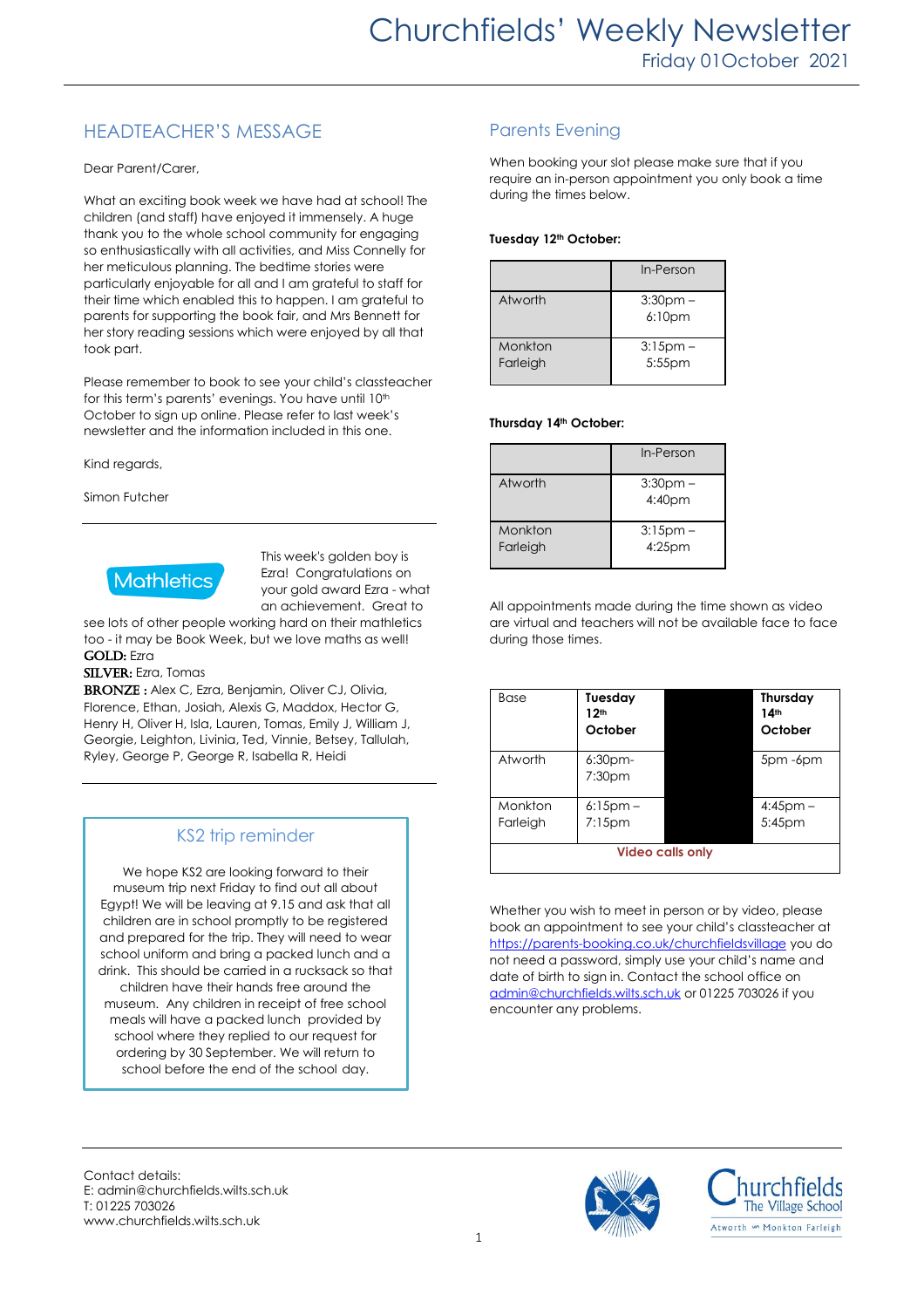## Churchfields' Weekly Newsletter Friday 01October 2021



#### **Book Week 27th - 1st October 2021**

Book Week 2021

What a fantastic Book Week we have had this week. We started last Friday with our trip to the Bath Children's Literature Festival. KS1 had a blast singing and joining in with the authors of Supertato and KS2 were treated to an inspiring talk from the Children's Laureate Cressida Cowell. Everyone had a fantastic time and it was great to be out on our first school trip for a long time!

A big thank you to Emma Bennett for coming into Kingfisher, Woodpecker and Robin class on Thursday and sharing a wonderful story about the Northern Lights with puppets and snow. Everyone loved it! We have raised loads of money for the school through the Scholastic Book Fair. The grand total is still to be revealed! A big thank you to everyone who purchased a book. It was great to see so many children at Bedtime Stories on Wednesday and thank you to the PTA for providing delicious hot chocolate and biscuits. In amongst all of this going on, we have spent lots of time in classes sharing our favourite books with reading buddies and KS2 had a virtual meeting with a published author on Friday as well.

## **Book Week Competition**

## Reading Competition

There is still time to enter the Book Week reading competition. All you need to do is record any books you have read set in countries around the world and give your reading bookmark in on Monday. There are two great prizes on offer - it could be you!

## **Tempest Photos Tuesday 05 October**

## **Ordering on-line**

**The orders for photos will be on-line this year, once the photographs have been taken on Tuesday parents/carers will receive an email/text with a link to order their child's photo. Photographs can be delivered to school for collection or to a home address.**

#### **Media Literacy Strategy**

As part of the Government's commitment to keeping citizens safe online[, the Media Literacy Strategy](https://wiltshire.us5.list-manage.com/track/click?u=2883905f726c9fc694bef8b9e&id=06c64d5cf8&e=b4e418086b) was published in July.

Based on the insight that people always overestimate their literacy skills and will not readily engage with materials to up-skill themselves, they have created an [interactive quiz](https://wiltshire.us5.list-manage.com/track/click?u=2883905f726c9fc694bef8b9e&id=a09bdebf5d&e=b4e418086b) to help citizens assess their literacy skills and signpost them to [resources to help them build](https://wiltshire.us5.list-manage.com/track/click?u=2883905f726c9fc694bef8b9e&id=9300f51718&e=b4e418086b)  resilience against [online harm.](https://wiltshire.us5.list-manage.com/track/click?u=2883905f726c9fc694bef8b9e&id=9300f51718&e=b4e418086b)

Please see thei[r recent tweet](https://wiltshire.us5.list-manage.com/track/click?u=2883905f726c9fc694bef8b9e&id=f298316fd1&e=b4e418086b) and [resources.](https://wiltshire.us5.list-manage.com/track/click?u=2883905f726c9fc694bef8b9e&id=0324322d46&e=b4e418086b)



Contact details: E: admin@churchfields.wilts.sch.uk T: 01225 703026 www.churchfields.wilts.sch.uk



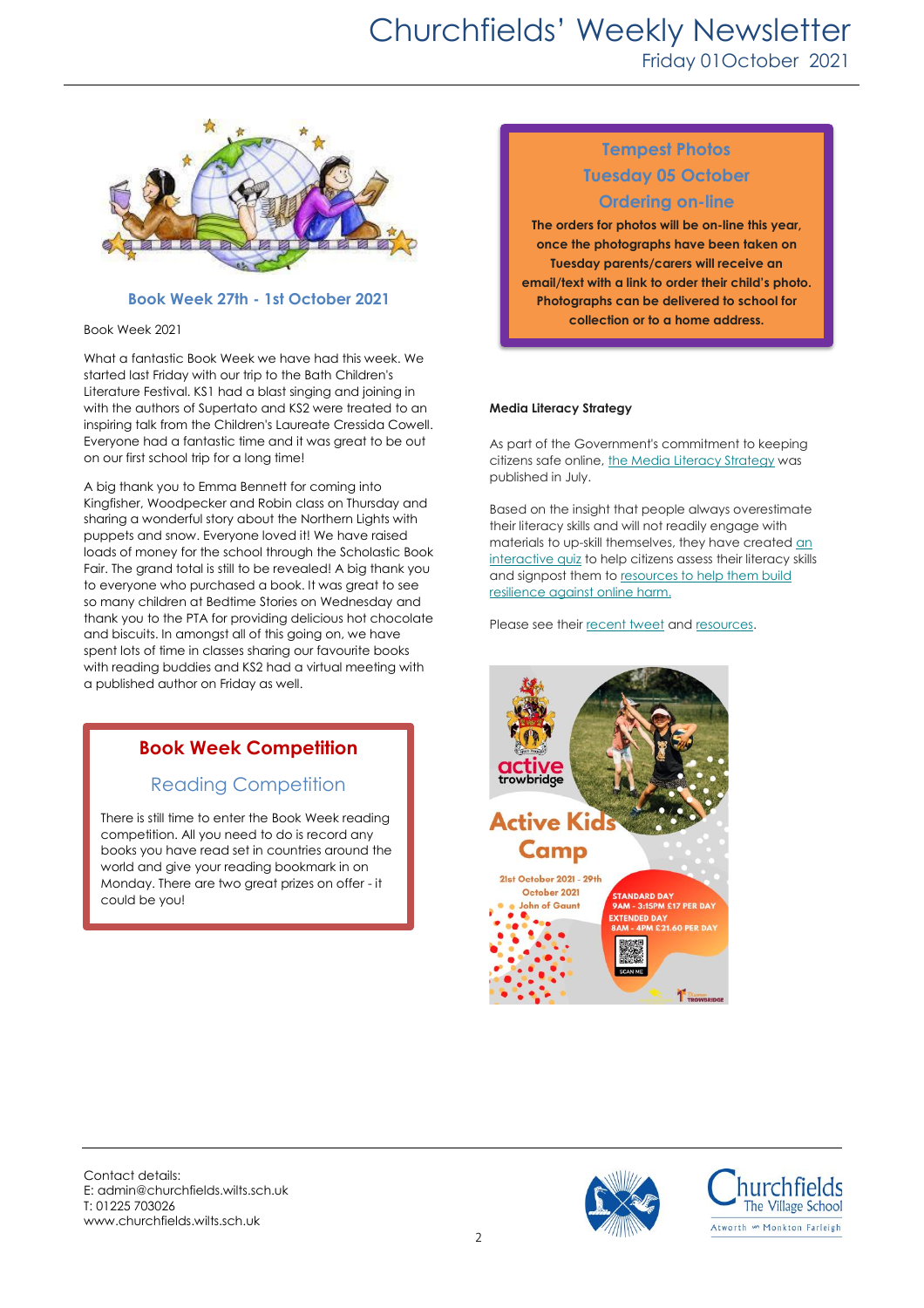# Churchfields' Weekly Newsletter

Friday 01October 2021





| <b>TERM 1 Key Dates</b>       |                                          |  |  |
|-------------------------------|------------------------------------------|--|--|
| Tuesday 05 October            | Tempest Photography Individual Photos    |  |  |
| Thursday 07 October           | Nightingale Class Swimming Blue pool     |  |  |
| Friday 08 October             | KS2 Bristol Trip                         |  |  |
| Monday 11 - Friday 15 October | No teacher led clubs                     |  |  |
| Tuesday 12 October            | Parents' Evening until 7:30pm            |  |  |
| Thursday 14 October           | Atworth Open Day (10am - 2pm)            |  |  |
| Thursday 14 October           | Nightingale Class Swimming Blue pool     |  |  |
| Thursday 14 October           | Parents' evening until 6:00pm            |  |  |
| Friday 15 October             | Monkton Farleigh Open Day (10am - 2pm)   |  |  |
| Tuesday 19 October            | Harvest Festival Atworth Church (1:15pm) |  |  |
| <b>Wednesday 20 October</b>   | End of term 1                            |  |  |

**INSET DAYS 2021/2022 Tuesday 04 January Friday 08 April Monday 06 June Friday 22 July**



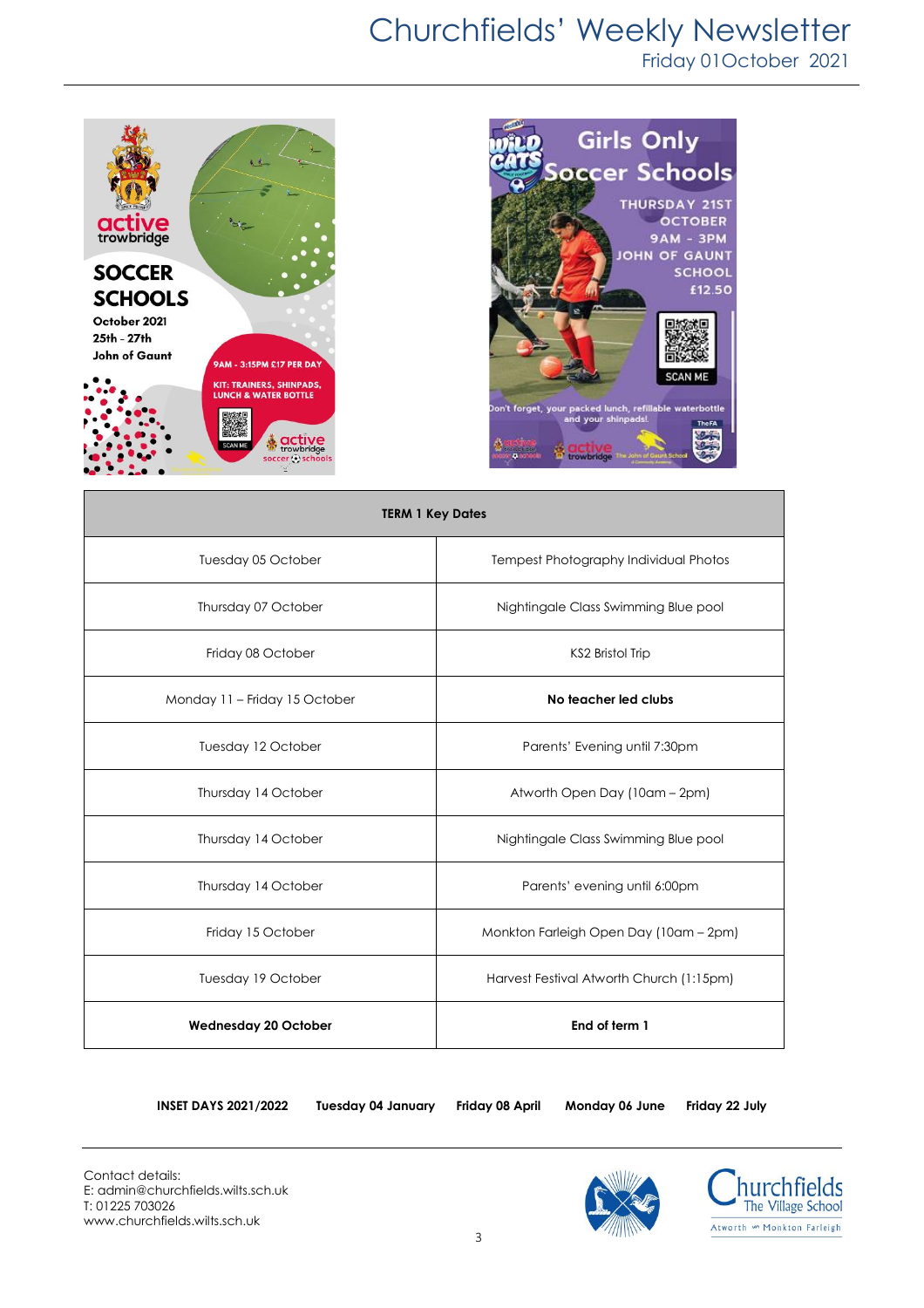

## **Wiltshire School Nursing Service**

The Wiltshire School Nursing Service is a team of professionals holding a range of skills and qualifications to provide confidential advice, care and treatment to children and young people within schools and other community settings. For any queries about what happens to your child's information please visit

## www.virgincare.co.uk/legal-information/privacy-policy/

Your School has a named Specialist School Nurse, School Staff Nurse and School Health Support Worker.

The School Nursing Service provides a Duty School Nurse line, where professionals, parents or carers or young people can contact a member of the team between 09.00 and 17.00 Monday—Friday throughout the year by calling our Single Point of Access on

## **0300 247 0090**

We can offer support, advice or signposting to other sources of information/support regarding your child's health on specific topics including:

- Healthy weight and healthy eating
- Bladder and Bowel
- Sleep problems
- Hearing and vision screening (in reception year)
- Advice on managing and signposting for a range of health conditions where other health professionals are not involved
- Emotional health including low mood, panic, stress, worry, early signs of anxiety, anger difficulties, feeling overwhelmed, building resilience (where specialist services are not involved)
- Key stage of life transition, i.e. moving on to secondary school or adult services.